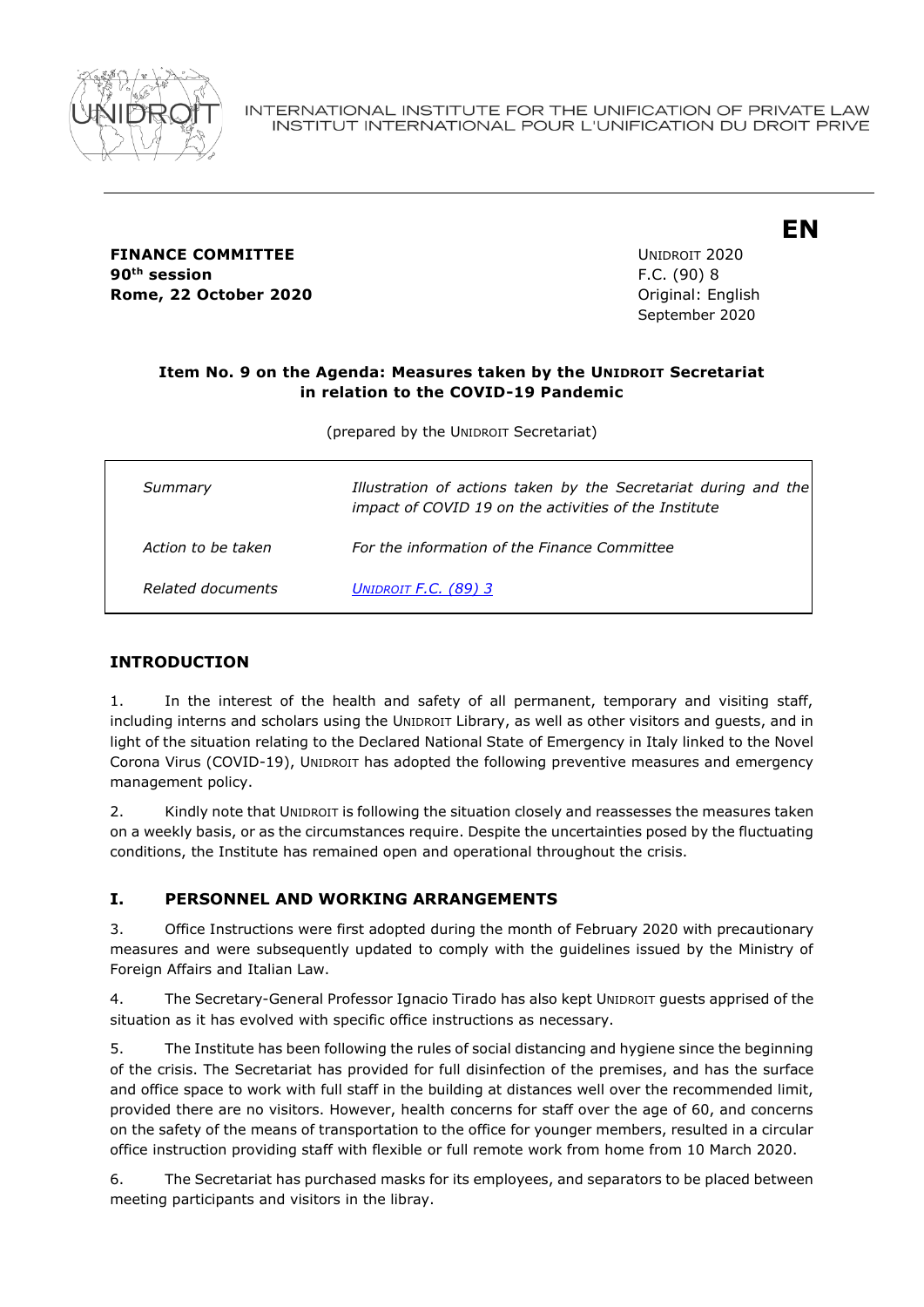# **A. Basic Protective Measures Displayed in Public Areas**

7. In addition to the instructions above, the Secretariat has displayed information prepared by the World Health Organisation (WHO) on the basic protective measures in place on every floor and in the hallways to raise awareness about the importance of:

- washing hands frequently with soap for at least 20 seconds;
- using alcohol-based hand sanitizer (provided in the buildings);
- avoiding touching eyes, nose and face;
- avoiding close contact with people suffering from acute respiratory illnesses

### **B. Access to the UNIDROIT Library**

8. Visitors who wanted to consult the Library's collection were initially kindly requested to apply by e-mail and applicants would need to abide by the safety rules applicable within the Institute, specifically concerning prior travel to high-risk areas and quarantine requirements.

9. Following intensification of Safety Measures and the spread of the virus in March, the Library was closed completely to the public and only UNIDROIT staff, interns and researchers were allowed to remain, with the appropriate social distancing and application of office instructions.

10. As the restrictions were lifted in mid-May, with the opening of Libraries across the country, UNIDROIT returned to its previous application policy for library users.

## **C. Internship and Scholarship Programme**

11. Interns and Scholars whose research period had already begun during the crisis were able to remain for the duration of their stay, thanks to the conditions of the Library, which allows for appropriate social distancing and hygiene for its guests.

12. Sadly, due to travel restrictions and the evolution of the pandemic across the globe, a number of internships and scholarships had to be postponed until the situation improved. While the situation regarding international travel remains uncertain and challenging, the Secretariat is nevertheless expecting a number of interns during the month of September from Italy, the UK, Brazil and Togo.

### **D. Missions**

13. Staff missions were initially approved on a case-by-case basis, and subsequently suspended in light of the expansion of the epidemic and related travel restrictions.

14. As international travel resumes, the Secretariat shall assess the costs and benefits of each mission on a case-by-case basis.

# **II. MEETINGS**

15. As mentioned above, the Institute has continued to fulfil its mission in compliance with global and local health and safety regulations since the beginning of this crisis.

16. As a result, one meeting that could not be held remotely was postponed but all other scheduled meettings were held through a remote decision-making process or discussions were held via videoconference. The Secretary-General and staff are in constant contact with all participants to keep them apprised of the situation and have developed the following innovative approaches to avoid unnecessary delays.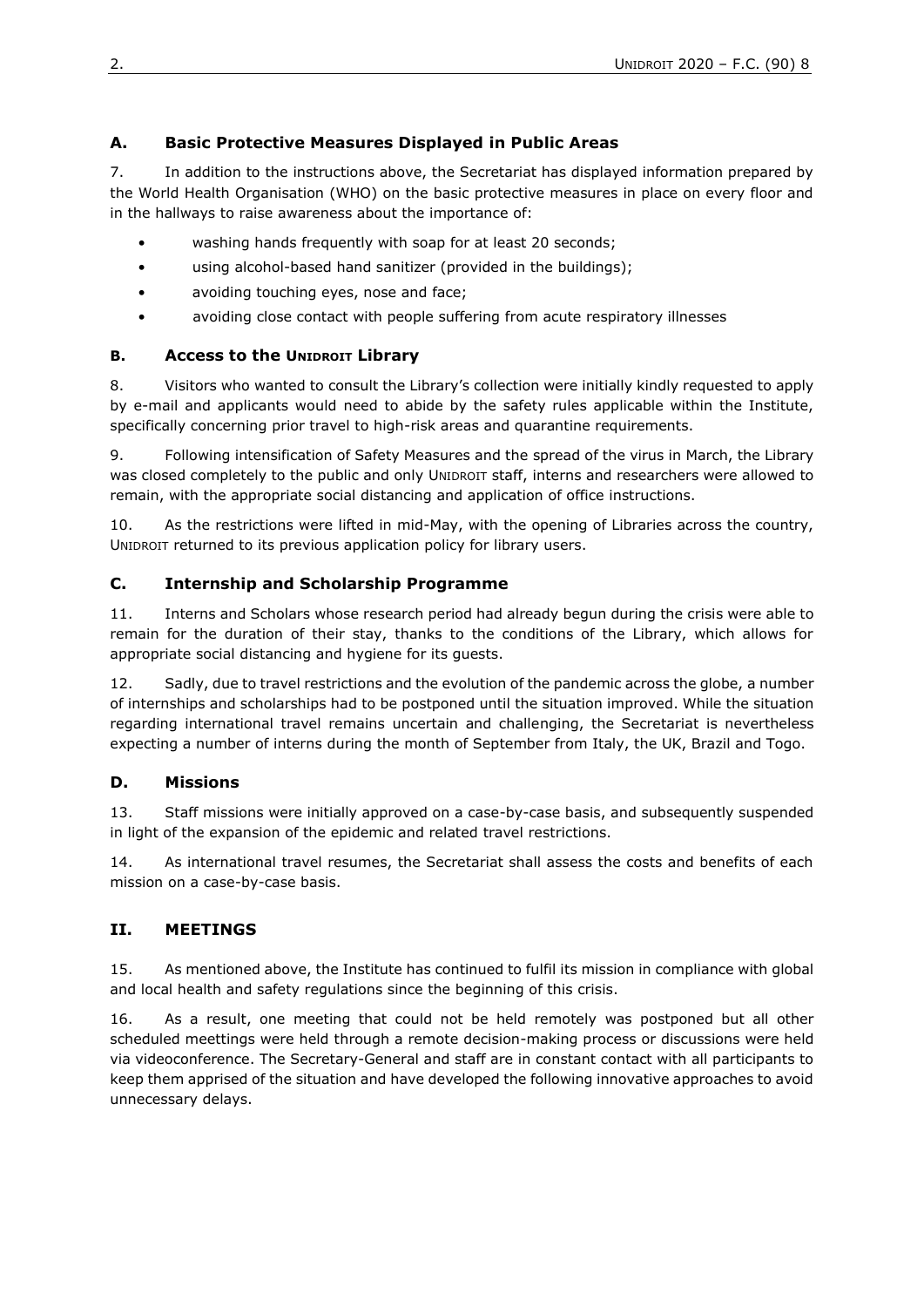#### **A. UNIDROIT Governing Bodies**

17. No meetings of the governing bodies of the Institute have been delayed, thus guaranteeing the fully functional governance of UNIDROIT.

#### *Finance Committee*

18. The 88<sup>th</sup> session of the Finance Committee was held with a remote written approval procedure, which was established beforehand with the Finance Committee via email.

19. A quorum was reached successfully and the documents, were approved, as reflected in the Report (UNIDROIT 2020–[F.C.\(88\) 5\)](https://www.unidroit.org/english/governments/financecommitteedocuments/2020-88session/fc-88-05-e.pdf).

20. An extraordinary  $89<sup>th</sup>$  session of the Finance Committee was called by the Chair on 25 June 2020, to discuss the impact of the outbreak of the COVID-19 on UNIDROIT's activities and on its finances. The members were provided with updates on current expenditure and on the preventative measures that had been implemented by the Secretariat, as reflected in the Report (UNIDROIT [2020-](https://www.unidroit.org/english/governments/financecommitteedocuments/2020-89session/fc-89-04-e.pdf) [F.C. \(89\) 4\)](https://www.unidroit.org/english/governments/financecommitteedocuments/2020-89session/fc-89-04-e.pdf).

#### *Governing Council*

21. In light of the COVID-19 crisis, the Secretariat proposed that the first meeting of the 99<sup>th</sup> session of the Governing Council be held remotely via e-mail and -if required- videoconference to address the most urgent and pressing matters. The Secretariat drew up Rules of Procedure, which were submitted to the members of the Governing Council in advance, and approved unanimously.

22. According to the abovementioned Rules of Procedure, all approvals provided, except for the documents included in Items No. 3 and 4 of the agenda [\(C.D. \(99\) A.1\)](https://www.unidroit.org/english/governments/councildocuments/2020session/cd-99-a-01-e.pdf), were to be limited to the period between the remote session and the in-person meeting, which was rescheduled to 23-25 September 2020.

23. With the travel restrictions and quarantine measures applicable to extra EU, some EU and Schengen countries, in-person participation in the meeting in Rome was limited to two Governing Council members and several institutional and Member State observers. Appropriate social distancing measures were implemented (plexiglass separators in particular), and high-end videoconferencing platform was deployed for those participating from abroad.

#### *General Assembly*

24. Though it is hoped that the General Assembly, tentatively scheduled for the  $17<sup>th</sup>$  of December 2020, will not be affected, the Secretariat is contemplating alternative means of participation along the lines of previous meetings of governing bodies.

### **B. UNIDROIT Project Meetings held during the application of COVID-19 restrictive measures**

25. The Secretariat has successfully been able to meet its objectives as far as the progress of its projects are concerned.

26. The final meeting of the drafting committee of the UNIDROIT/FAO/IFAD Legal Guide on Agricultural Land Investment Contracts was conducted with the remote participation of experts on 2-3 March 2020.

27. The Secretariat was able to participate in the 2<sup>nd</sup> Joint Workshop to develop a legal taxonomy of key emerging technologies and their applications (including Artificial Intelligence, Data transactions, Digital Assets, and Distributed Ledger Technology) at UNCITRAL Headquarters in Vienna on 10-11 March 2020.

28. An exploratory workshop organised with UNCITRAL on Warehouse Receipts, which was initially planned on 26 March at the Seat of UNIDROIT in Rome, took place as planned in the form of a Webinar via Zoom.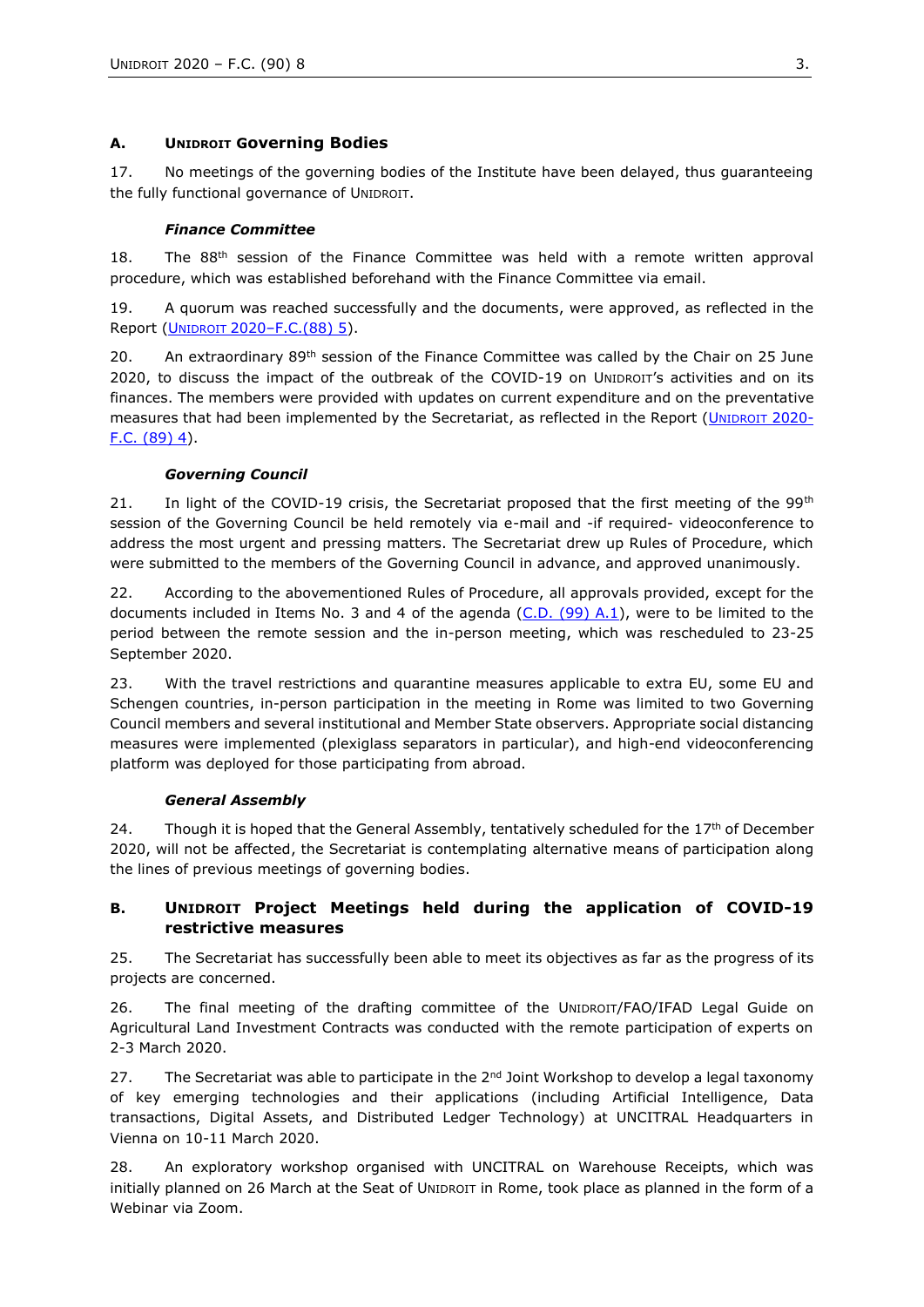29. The first session of the Preparatory Commission to Establish a Registry for the Protocol to the Cape Town Convention on matters specific to Mining, Agricultural and Construction Equipment (the MAC Protocol), took place via Zoom on 21-22 May 2020.

30. The first meeting of the Working Group established to draft a model law on factoring also took place via Zoom, on 1-3 July 2020.

31. Following the mandate received from the Governing Council at its remote meeting in April/May, the informal core Working Group on Digital Assets held five remote meetings via Zoom on 9 and 22 July 2020, on 10 and 24 August, and on 2 September, respectively.

32. The 9<sup>th</sup> Annual Cape Town Convention Academic Conference, which was previously scheduled to take place in Cambridge on 10-11 September 2020, was hosted in Rome at the seat of UNIDROIT with participation online via Zoom.

33. Following the informal core Working Group on Digital Assets meetings held over the summer, a Workshop on Digital Assets is took place online via Zoom on 17-18 September 2020.

34. A workshop concering the Best Practices of Effective Enforcement project, the scope of which was discussed during the first meeting of the 99<sup>th</sup> session of the Governing Council, took place on 21 September 2020 in a hybrid format.

35. An international conference on The contribution of HCCH, UNCITRAL and UNIDROIT to the harmonisation of the law of international sales was held on the eve of the second meeting of the Governing Council on 22 September 2020 in hybrid format.

36. An international workshop on the ELI-UNIDROIT Model European Rules of Civil Procedure was held as the closing event of the 99<sup>th</sup> session of the Governing Council, in hybrid format.

### **C. UNIDROIT Project Meetings in the future**

37. An International Conference to celebrate the 25<sup>th</sup> anniversary of the 1995 UNIDROIT Convention on Stolen or Illegally Exported Cultural Objects is being organised on 8-9 October 2020 in hybrid format.

38. The second session of the MAC Preparatory Commission is expected to take place on 26-27 of November 2020.

39. A number of other project meetings will also be held before the end of the year, namely a second workshop on Warehouse Receipts, a second meeting of the Working Group established to draft a model law on Factoring, as well as a meeting of the core expert group on Legal Structure of Agricultural Enterprises.

40. Such meetings will likely be held in a hybrid-format with some experts attending in-person and others remotely. The Secretariat is drawing up a purchase plan for equipment to make such meetings as effective and safe as possible.

### **D. UNIDROIT Foundation Events**

41. The 6<sup>th</sup> Workshop for the Economic Assessment of International Commercial Law Reform Project, as well as the 4<sup>th</sup> Workshop for the project on Best Practices in the Field of Electronic Registry Design and Operation were originally scheduled to take place between 30 March and 2 April in Rome. They instead took place on the  $8<sup>th</sup>$  and  $9<sup>th</sup>$  of September, respectively, before the  $9<sup>th</sup>$  Annual Cape Town Convention Academic Conference (Rome, 10-11 September 2020), which was previously scheduled to take place in Cambridge.

42. The Secretariat expects that in-person participation in the meetings in Rome scheduled in September shall be limited, due to travel restrictions and health concerns, however it is making arrangements in its meeting rooms to ensure appropriate social distancing and high-end videoconferencing for those participating from abroad.